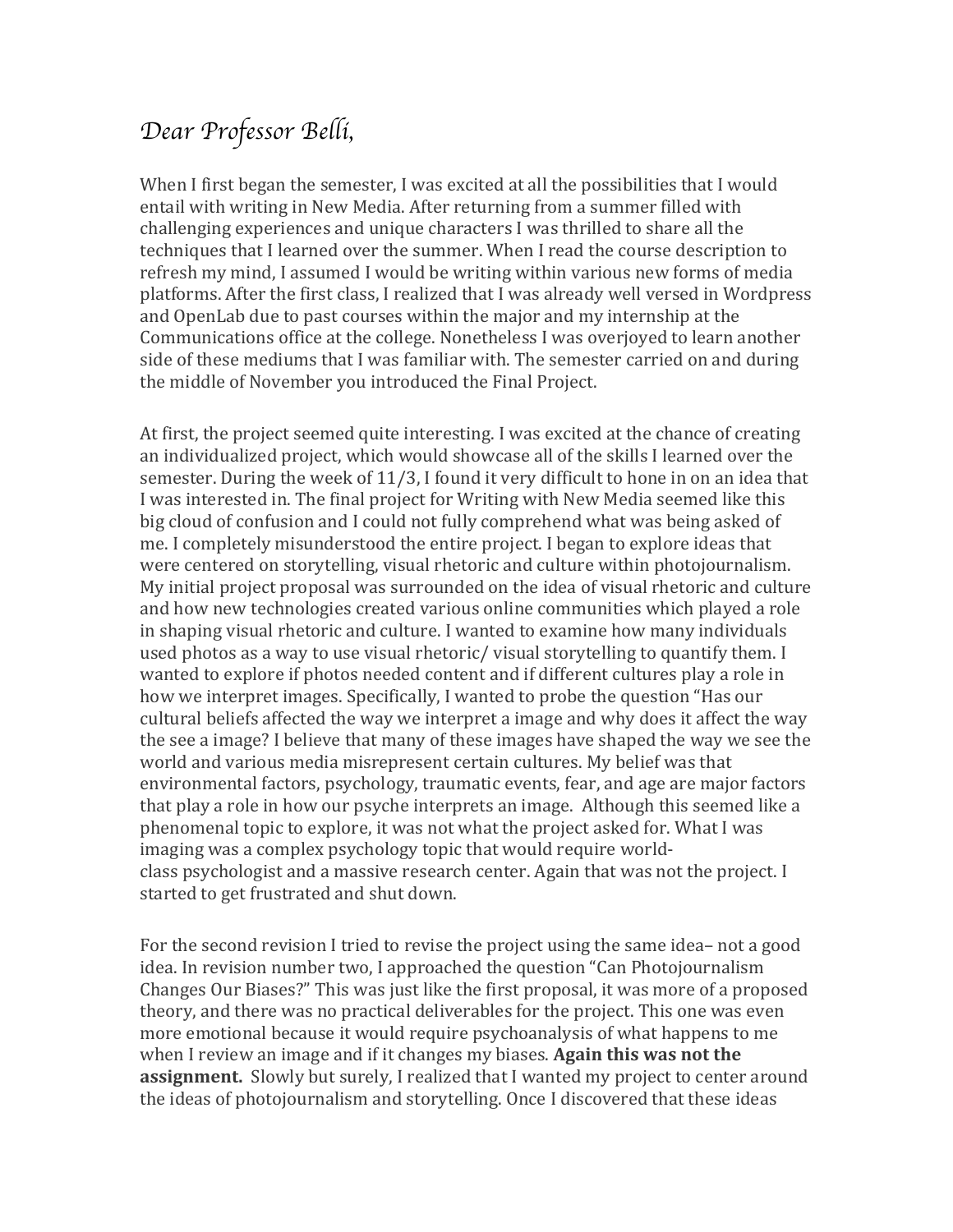could potentially blossom into something unique, I ran with it. The next step of the project was to find sources that supported my idea that I was still nurturing. The annotated bibliography gave me a chance to dig deeper into research that would support my ideas. In doing my research I used a new technique, the annotated bibliography. The annotated bibliography helped to clearly define my proposal. What I realized that I wanted to do was to explore the photoblog Humans of New York (HONY) stories via Facebook, Instagram, Twitter and their blog. My aim was to create a best practices guideline of the blog and then try and create stories using their best practices. This all became apparent later on in the process. This was quite a meaningful revelation because I found the idea that I wanted to explore which would help me in understanding how individuals shared their stories on loss via HONY. The project is very dear to me because I enjoy reading stories on loss and I wanted to see if my rendition of HONY could be just as successful. The process of learning how to share a story via these social sites would help me when I write my memoir later on in my career.

There are various elements of this project that was challenging to me. The first was the initial stage of creating the proposal. I had no idea of what to propose to create a project that would be interesting and would have deliverables that would include multimodal composing elements. I struggled immensely with choosing a research project because I have never done anything like that before. In the first stages when I did not have a clear proposal, it made the research phase very difficult. Nonetheless I tried researching ideas that included storytelling. It took almost an entire month to have a clear idea of what I wanted to do. I feel that as I go along the project begins to manifest in a weird way--- I found it to be beautiful! It was the coming of something spectacular.

While completing the project "At what point in your life do you acknowledge defeat?" was a question that came to my mind. There were moments I wondered, "Have I successfully articulated in my proposal what my project is and how I expect to complete this project. It's very much of challenge to clearly define my purpose of this project as well as the deliverables. I went back and forth with trying to clearly state my vision of this project. The project required a lot of discipline that I did not have because I was focused in various places. As a result, it forced me to rethink my management skills and how I prepare for a project. In a weird way this project has helped me develop as a critical thinker. Specifically, how I analyzed and synthesized a project brief. Looking back, there were many times I did not use my time effectively during the first rounds of this project which made the project more difficult to complete. With the built up frustration and confusion and exhaustion, the project gave me a chance to reflect on who I have been all my life. It has required that I change many of my bad habits. This project required me to clearly define a proposal with specific guidelines. Another significant moment of the project that  $I$ did not first take into consideration was how much a collaborative project it would be. I had to not only take into the consideration the feedback from my professor but